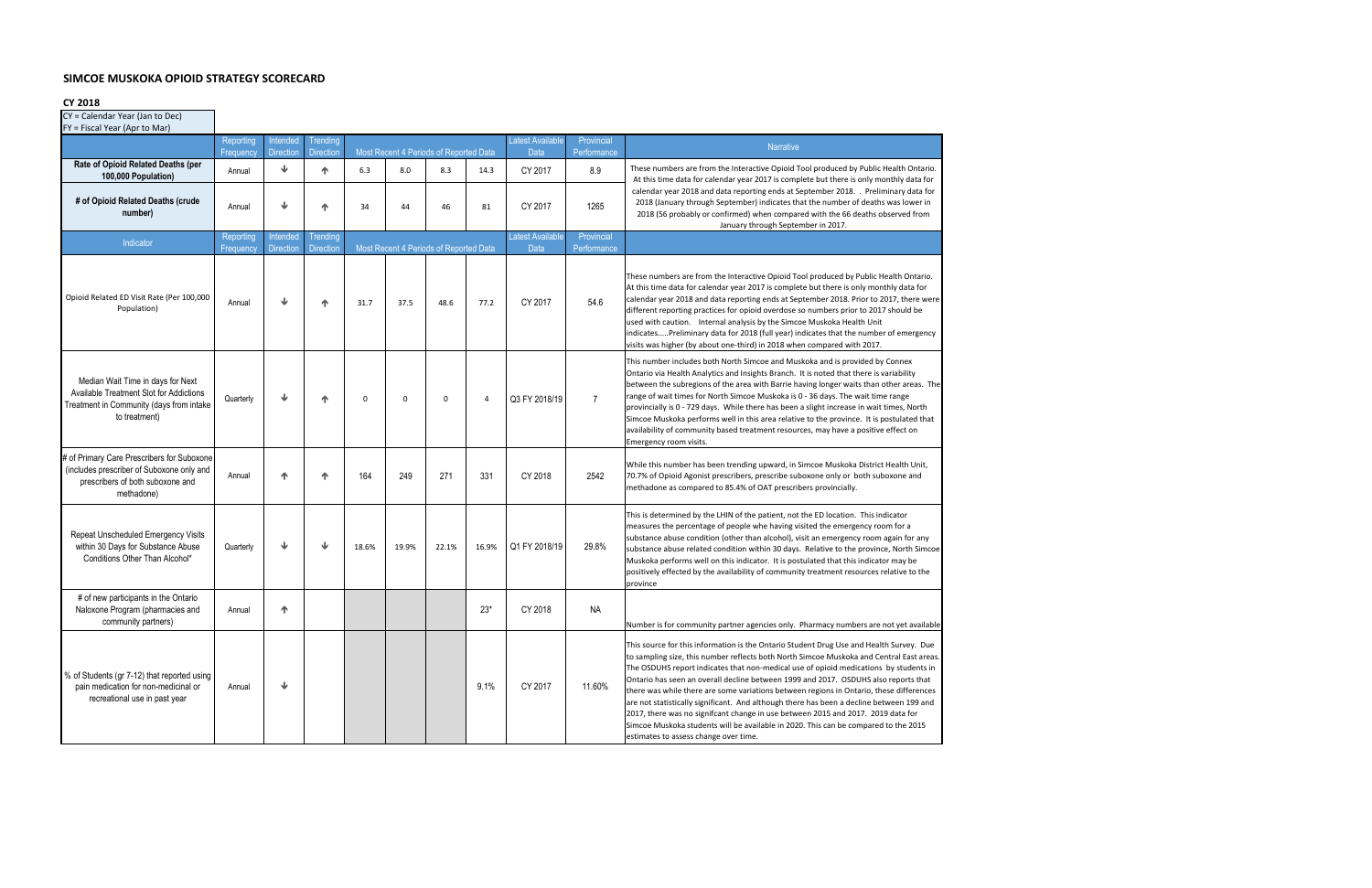## **Prevention Pillar Dashboard CY 2018**

|     | <b>Strategy Goal</b>                                                                                                                                                                                          | Objective/Change Idea                                                        | Indicator/Measure/<br><b>Deliverable</b>              | Reporting<br>Frequency | Outcome  | <b>Current Data</b><br>Period | Narrative                                                                                                                                                                                                                                                                                                                                                                                                                                                                                                                                                                                                                                                                                                                                                                                                                                                                                                                                                   |
|-----|---------------------------------------------------------------------------------------------------------------------------------------------------------------------------------------------------------------|------------------------------------------------------------------------------|-------------------------------------------------------|------------------------|----------|-------------------------------|-------------------------------------------------------------------------------------------------------------------------------------------------------------------------------------------------------------------------------------------------------------------------------------------------------------------------------------------------------------------------------------------------------------------------------------------------------------------------------------------------------------------------------------------------------------------------------------------------------------------------------------------------------------------------------------------------------------------------------------------------------------------------------------------------------------------------------------------------------------------------------------------------------------------------------------------------------------|
| #1. | Increase knowledge and skills in addressing the harms<br>associated with opioid misue (including illicit and<br>prescription use)<br>Note: significant focus on collaborating with schools and<br>parents     | Increase knowledge among the<br>general public of the harms of<br>opioid use | # of community education<br>events                    | Annual                 |          | CY 2018                       | Community partnerships developed include the County of S<br>addressed full strategy including prevention. Other partner<br>Board, Simcoe Muskoka Catholic District School Board, Geo<br>Orillia Youth Centre, Youth Justice Services, Families affecte<br>focussed on awareness raising re the opioid issue in our reg<br>lens to further engage in evidenced based programs that pr<br>facilitaor training in Preventure program in 2019. Also provi<br>Alberta Family Wellness initiative which addresses the imp<br>development i.e. how experiences early in life and at other<br>brains in ways that make us more or less vulnerable to heal<br>addictions. Planning underway for 2019 for a community w<br>the education and awareness raising around the opioid issu<br>partners at the table were involved in through their respect<br>occured outside of our region through presentation to Mur<br>via a provincial conference held in our region. |
|     |                                                                                                                                                                                                               |                                                                              | # of participants in<br>community education<br>events | Annual                 |          | CY 2018                       |                                                                                                                                                                                                                                                                                                                                                                                                                                                                                                                                                                                                                                                                                                                                                                                                                                                                                                                                                             |
|     |                                                                                                                                                                                                               | Increase knowledge among<br>students/youth of the harms of<br>opioid use     | Development of<br>partnerships with schools           | Annual                 |          | CY 2018                       | Fact Sheets on Opioids and youth created in partnership/fe<br>TLDSB). Resources from Mental Health Assist for students,<br>with SCDSB in their addictions committee as well as link wit<br>the risk of addictions in addition to Harm Reduction and An<br>of 2018 at the SMCDSB on the opioid issue locally including<br>got here, root causes, our SMOS 5 pillar approach to addres<br>Describe which schools/school boards and note plan to rea                                                                                                                                                                                                                                                                                                                                                                                                                                                                                                           |
| #2. | Engage target populations including at-risk groups in the<br>development of educational resources and health<br>promotion initiatives related to opioid misuse (at-risk<br>youth, lived experience, seniors). | Engage at-risk youth in the<br>development of educational<br>resources       | Development of a Youth<br><b>Advisory Council</b>     | Annual                 | Complete | CY 2018                       | Winter 2018-Had a class of Georgian college students do ar<br>substance use and addictions. Group did up posters which<br>presented to their class and a panel of people from the pret<br>Georgian College student began a Student Advisory Commi<br>project whereby students take pictures of the risks associat<br>up event is planned for Spring of 2019. Student survey of y<br>determine key reasons youth choose to use substnces inclu<br>younger self who began using and thoughts around what th<br>not to use. Small sampling of youth surveys were done by (<br>obtain a cross section of information.                                                                                                                                                                                                                                                                                                                                           |

the County of Simcoe and District of Muskoka. Presentations n. Other partnerships include: Simcoe County District School hool Board, Georgian College, Barrie Community Health Centre, , Families affected by Opioids and Action First Aide. Information lissue in our region including how we got here/root causes with programs that provide early identification of at risk youth through 2019. Also provided information to stakeholders around the Idresses the impact of early childhood experiences on brain life and at other sensitive periods of development change our ilnerable to health problems across the lifespan including a community workshop scheduled for May 8th 2019. Much of d the opioid issue was also integrated into various venues that ugh their respective work and community coalitions. Reach also entation to Muncipal Law Enforcment Officers throughout Ontario

n partnership/feedback from the school boards (SCDSB, SMCDSB, ist for students, teachers and parents also promoted. Involved is well as link with Addictions Awareness Week activities to address eduction and Anti Stigma. Presented to grade 7 teachers in Spring locally including overall strategy as well as discussion of how we proach to addressing the issue as well as school/student resources. note plan to reach out to parent groups in 2019

e students do an assignment on promoting awareness around p posters which were shared and strategies discussed. The group ple from the prevention pillar for further discussion. Fall of 2018 Advisory Committee to plan out implementation of a photo voice the risks associated with substance use including opioids. A wrap dent survey of youth with lived experience also done: to substnces including opioids, what they would like to tell their around what they would suggest would support their collegues were done by GC student and by a Youth Probation Officer to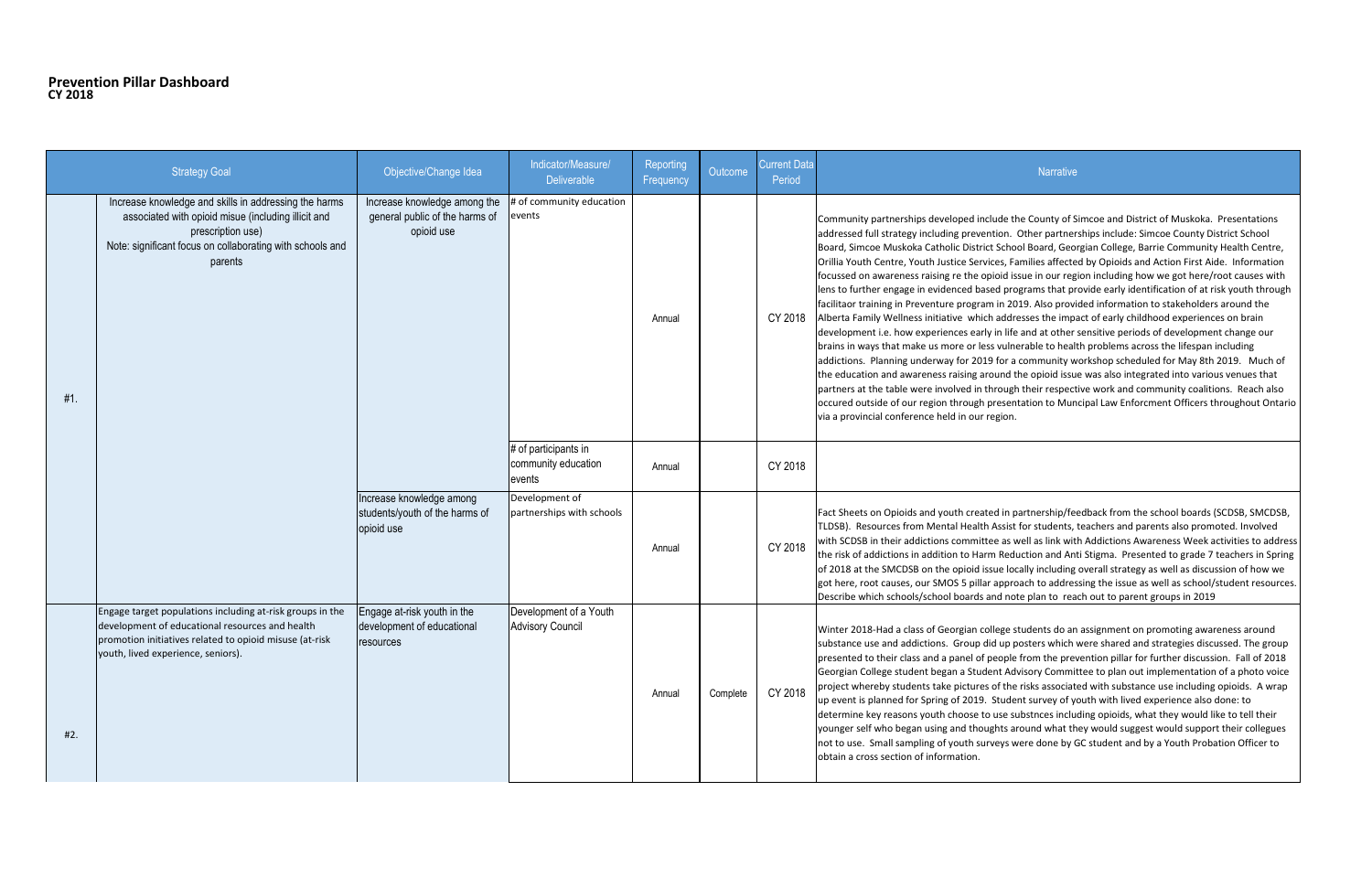|     |                                                                                                                                                                                                                                                                            |                                                                                           | Explore and choose<br>initiatives to raise<br>awareness of opioid issues                                      | Annual | Complete | CY 2018 | Photo voice to be implemented in 2019 and<br>College locations as feasible. Lakehead Uni<br>initiative in 2019. New Parntership with the<br>address root causes of subsance use i.e. pro<br>community. Looking at feasibility of impler                                                                                                                                                                                                                                                                                                                                                                                                                                                                                                                           |
|-----|----------------------------------------------------------------------------------------------------------------------------------------------------------------------------------------------------------------------------------------------------------------------------|-------------------------------------------------------------------------------------------|---------------------------------------------------------------------------------------------------------------|--------|----------|---------|-------------------------------------------------------------------------------------------------------------------------------------------------------------------------------------------------------------------------------------------------------------------------------------------------------------------------------------------------------------------------------------------------------------------------------------------------------------------------------------------------------------------------------------------------------------------------------------------------------------------------------------------------------------------------------------------------------------------------------------------------------------------|
| #3. | Support the procurement/development and dissemination<br>of patient resources that can be used by health care<br>practitioners in the education of appropriate use of<br>opioids, including altenratiave to opioid therapy.<br>Collaborate with Treatment/Clinical Pillar. | Increase education by health<br>providers to clients on opioids                           | Explore existing tools to<br>disseminate education to<br>patients                                             | Annual | Complete | CY 2018 | Had several discussions with lead for the Tr<br>providers may be interested in using. A nul<br>patient informatio to pharmacies but does<br>agencies. In October of 2018 Health Canad<br>about the safe use of opioids and the risks a<br>under the Food and Drug Regulations, for a<br>with all prescription opioids that appear in<br>to help pharmacists and practitioners comp<br>posted on their website.                                                                                                                                                                                                                                                                                                                                                    |
| #4. | Collaborate with other pillars on the development of a<br>SMOS website to facilitate sharing of information and<br>resources with community partners.                                                                                                                      |                                                                                           | Deliverable: Website                                                                                          | Annual | Complete | CY 2018 | Worked with the County of Simcoe and pill<br>Prevent OD website. Each pillar lead was re<br>March. Site was launched in April 2018.                                                                                                                                                                                                                                                                                                                                                                                                                                                                                                                                                                                                                               |
| #5. | Collaborate on implementation of evidence-based<br>iniatives that address root causes of opioid misuse as they<br>relate to mental health and addictions and early childhood<br>development and parenting.                                                                 |                                                                                           | Explore initatives and<br>present to Steering<br>Committee for<br>implementation in year 2 of<br>the strategy | Annual | Complete | CY 2018 | Promotion of Alberta Family Wellness initia<br>presentations as well as brought forward to<br>discussed feasibility of all SMOS members t<br>would need to determine what was an app<br>committee agreed g to review modules 4 a<br>AFWI Brain Builders workshop in March. A<br>office. Further promotion of program inclu<br>to address key concepts presented.                                                                                                                                                                                                                                                                                                                                                                                                  |
| #6. | Collaborate with other pillar groups around anti-stigma<br>initatives/campaigns.                                                                                                                                                                                           | Develop and incorporate anti-<br>stigma messaging in all SMOS<br>presentations/materials. | Deliverable: anti-stigma<br>messaging                                                                         | Annual | Complete | CY 2018 | The Anti-Stigma working group in collabora<br>Muskoka Opioid Strategy is now preparing<br>the implementation of a social marketing ca<br>Health and Addictions as well as preparatio<br>locally. The assets created during Phase 1 w<br>Phase 2 will focus on featured video vignet<br>opioid crisis. We are looking to the SMOS co<br>contribute to these videos.<br>Communication goal: Reduce stigmatizing b<br>use drugs (prescription and illicit opioids)<br>Target audience: health care professionals<br>Objectives:<br>. Improve public understanding of the mult<br>• Create awareness that stigmatized individ<br>• Create an understanding that this is an im<br>• Humanize people who use substances<br>• Recognize that stigma is a deterrent to se |

d looking to expand youth advisory committees to other Georgian iversity also brought on board to explore feasibility of this type of ie Mental Health Lead at Georgian being explored with lens to omotion of positive mental health and well being within the school mentation of Mindfullness without Borders and other programs.

reatment pillar re current resources available and what health care mber of resources available explored. the MOHLTC is providing not provide it to health care providers or other community da identified the need for patients to receive clear information associated with their use. As such, requirements had been added, under inder the Food and and patient information handout to be provided Part A of the "List of Opioids", at the time of dispensing. Guidance bly with the opioid sticker and handout regulatory requirement are

ar leads and communications to complete the development of the esponsible for ensuring that their section was completed by mid

ative was presented throughout numerous community p the SMOS Steering committee for endorsement in 2018. Group to be trained but later it was determined that each organization ropriate committment within their organization. SMOS Steering nd 18 and Resilience. Several members of SMOS attending a regional work shop being hosted on May 8th 2019 at the SCDSB ding certification to be discussed as well as further collaborations

Ition with Prevention and Harm Reduction Pillars of the Simcoe for Phase 2 implementation of the anti-stigma work. Phase 1 saw ampaign adapted from British Columbia's Ministry of Mental Ins to provide education to health and social support services vill continue to be used in the community into Phase 2. tes of professionals in the community who are connected to the ommittee and pillar members as professionals that could

beliefs and promote attitudes of inclusion regarding people who

and enforcement

tiple factors affecting substance use duals have multiple identities 1 portant societal problem

eeking treatment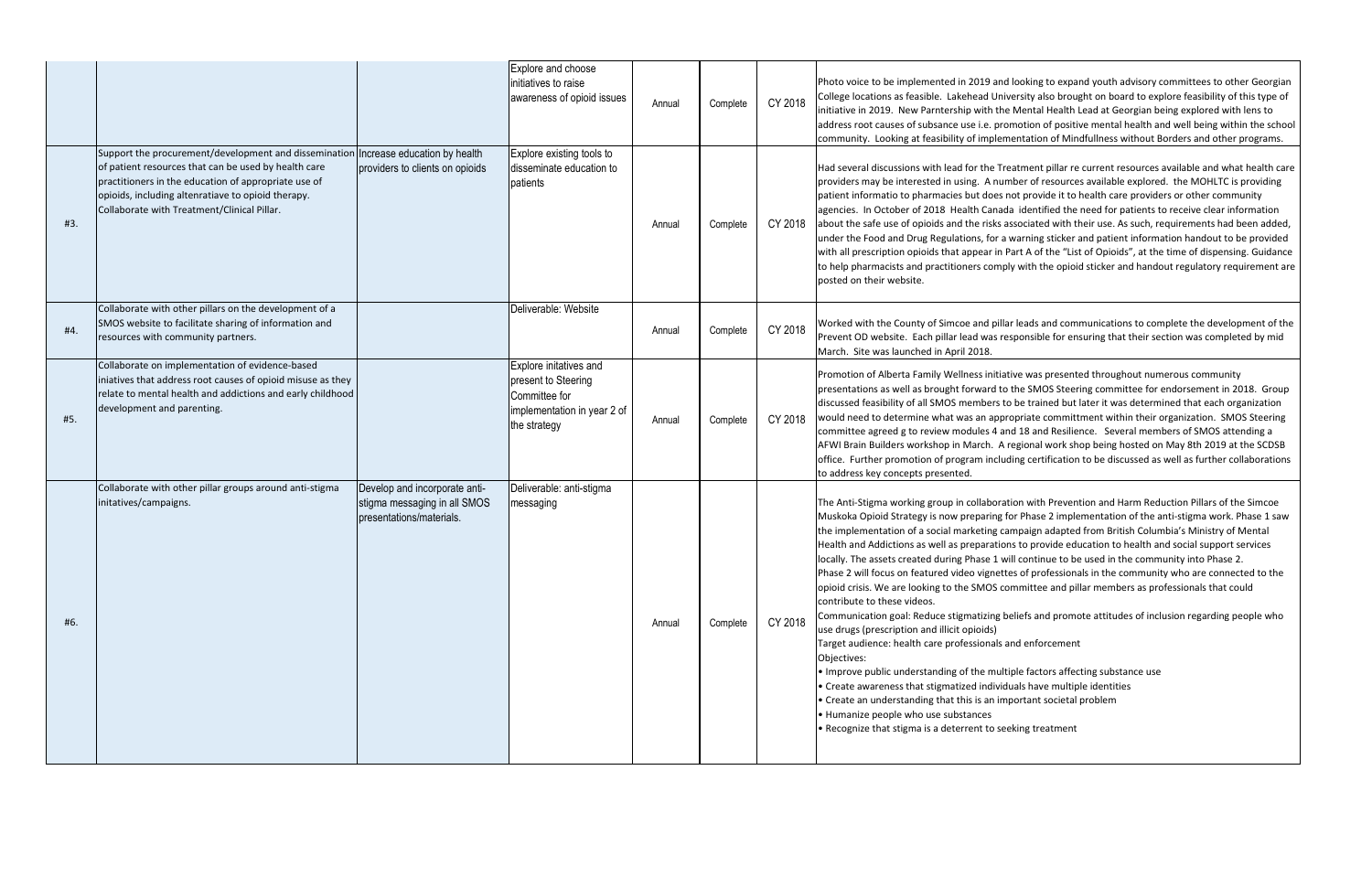# **Emergency Management Pillar CY 2018**

|     | <b>Strategy Goal</b>                                                                                                                                                              | Objective/Change Idea                                                                                                                                                                                                            | Indicator/Measure/<br><b>Deliverable</b>                                                       | Reporting<br>Frequency | <b>Outcome</b>                                                                        |                                                                                                                                                        |
|-----|-----------------------------------------------------------------------------------------------------------------------------------------------------------------------------------|----------------------------------------------------------------------------------------------------------------------------------------------------------------------------------------------------------------------------------|------------------------------------------------------------------------------------------------|------------------------|---------------------------------------------------------------------------------------|--------------------------------------------------------------------------------------------------------------------------------------------------------|
|     |                                                                                                                                                                                   | Lead the development of a shared<br>Simcoe Muskoka Opioid Strategy<br>website.                                                                                                                                                   | Deliverable: Website                                                                           | Annual                 | Completed                                                                             | The www.<br>Informatic<br>appropriat                                                                                                                   |
| #1. | Foster ongoing, comprehensive situational<br>awareness for the Simcoe and Muskoka<br><b>Emergency Response Committee of current</b><br>issues related to opioid abuse, misuse and | Adapt the Simcoe Muskoka<br>Vulnerable Populations Plan to add<br>an opioid specific protocol.                                                                                                                                   | Deliverable: Inclusion of an<br>opioid specific protocol                                       | Annual                 | It was determined<br>that a distinct opioid-<br>specific protocol is<br>not required. | The Pillar t<br>Emergency<br>emergenci                                                                                                                 |
|     | addiction.                                                                                                                                                                        | Utilize the Simcoe County Daily<br>Emergency Situation Centre (DESC)   Deliverable: Establish a<br>an information repository and<br>portal                                                                                       | secure folder for SMOS                                                                         | Annual                 | Completed                                                                             | A secure fo<br>was establ<br>District of                                                                                                               |
|     |                                                                                                                                                                                   | Develop/document an emergency<br>management plan for opioid<br>overdose outbreak events.                                                                                                                                         | Deliverable: A documented<br>emergency management<br>plan                                      | Annual                 | Completed                                                                             | The Simco<br>Outbreaks<br>reviewed a<br>to the plar                                                                                                    |
|     |                                                                                                                                                                                   | Collaborate with Data and<br>Evaluation, and Enforcement Pillars triggers that will result in<br>to determine appropriate and<br>realistic triggers based on real-time surveillance/response<br>data, as well as key indicators. | Deliverable: Identify<br>the escalation of<br>activities                                       | Annual                 | Completed                                                                             | The Simco<br>Outbreaks<br>deaths, wh<br>response a<br>casualty in                                                                                      |
| #2. | Enable surveillance for timely alerting about, and<br>response to, opioid overdose outbreaks.                                                                                     | Collaborate with other pillars to<br>develop an early-warning system,<br>based on Ontario's Opioid<br><b>Overdose Early Warning</b><br>Framework                                                                                 | Deliverable: Reliable Early<br>Warning System that is<br>both anecdotal and<br>evidence-based. | Annual                 | On-going                                                                              | The Pillar<br>but meani<br>must rely<br>reporting :<br>comes in r<br>is currently<br>Services Su<br>time moni<br>further an<br>callers. Ar<br>developm |

## Narrative

preventod.ca site was launched at the beginning of April 2018. In is updated by Emergency Management Simcoe County as te.

team determined that the existing Vulnerable Populations y Notification Protocol is fully applicable to opioid-related ies and did not require any adaptation.

older on the County of Simcoe's emergency management portal lished in June 2018. It is a repository for County of Simcoe and Muskoka data.

e Muskoka Emergency Management Plan for Opioid Overdose was completed in May 2018. It is a living document and will be annually for appropriate amendments. Work on improvements n have been conducted in Q1 of 2019.

e Muskoka Emergency Management Plan for Opioid Overdose identifies triggers related to opioid overdoses, with or without hich will result in the escalation of regional surveillance and activities. These triggers are based on the provincial mass icident triggers for pre-hospital paramedicine.

team has developed a framework for an Early Warning System, ingful real-time data is not currently available. Consequently, we on stale data from the ACES hospital emergency department system, and data from NACRS and the Coroner's Office which much later. Some of our most reliable early warning information y derived from real-time anecdotal reporting by Paramedic upervisors. In 2019, the County of Simcoe will implement realitoring software for paramedic calls. This data will always require alysis as it will reflect only the chief complaint expressed by 9-1-1 n early warning protocol for hospitals is currently in ent.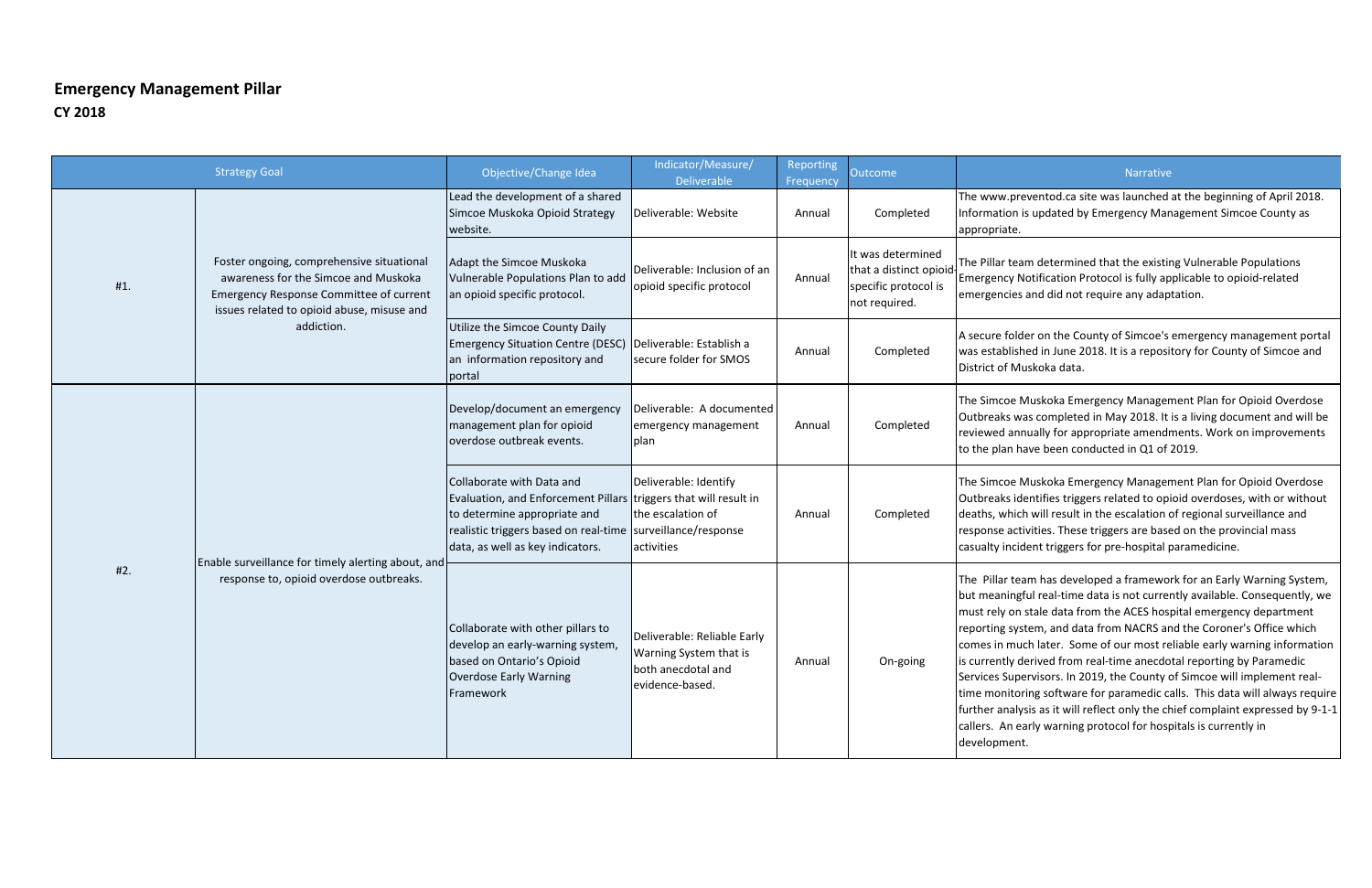|     |                                                                                                                                                                                   | Apply a hazard-specific incident<br>management framework.                                                                                                                                                                                                                                                                                                                                                         | Deliverable: Develop multi-<br>agency Incident<br>Management System (IMS)<br>structure with defined<br>relationships, roles and<br>responsibilities.                    | Annual | Completed | The Simco<br>Outbreaks<br>which inclu<br>for the Cor<br>Finance &                |
|-----|-----------------------------------------------------------------------------------------------------------------------------------------------------------------------------------|-------------------------------------------------------------------------------------------------------------------------------------------------------------------------------------------------------------------------------------------------------------------------------------------------------------------------------------------------------------------------------------------------------------------|-------------------------------------------------------------------------------------------------------------------------------------------------------------------------|--------|-----------|----------------------------------------------------------------------------------|
| #3. | Ensure a constant state of readiness to respond<br>to and to facilitate a coordinated response to<br>complex events of opioid overdose outbreaks<br>(multi-person or multi-site). | Leverage existing plans, such as the<br>Simcoe Muskoka Vulnerable<br>Populations Plan, the Simcoe<br>Muskoka Surge Planning Tool, and<br>the Simcoe Muskoka Alternate<br><b>Assessment &amp; Treatment Centre</b><br>Plan, and the Simcoe Muskoka<br>Mental Health Surge Plan,<br>Paramedic Services (Simcoe &<br>Muskoka) Mass Casualty Incident<br>Response Plan, and the Simcoe<br>Muskoka Mass Fatality Plan. | Deliverable: Integrate the<br>listed plans to support the<br>Simcoe Muskoka<br><b>Emergency Management</b><br>Plan for Opioid Overdose<br>Outbreaks as needed.          | Annual | Completed | The Simco<br>Outbreaks<br>emergency<br>outbreaks.                                |
|     |                                                                                                                                                                                   | Explore a phased response                                                                                                                                                                                                                                                                                                                                                                                         | Deliverable: Adapt<br>traditional emergency<br>management monitoring<br>framework                                                                                       | Annual | Completed | The Simco<br>Outbreaks<br>contempor<br>There are t<br>(escalating<br>(emergend   |
|     |                                                                                                                                                                                   | Leverage existing emergency<br>management communications<br>tools.                                                                                                                                                                                                                                                                                                                                                | Deliverable: Develop<br>communications strategies<br>between agencies to<br>deliver information<br>between agencies and<br>messaging to the public<br>during incidents. | Annual | Completed | The Emerg<br>provivsion<br>the Vulner<br>a Virtual E<br>to the pub<br>media, and |
| #4. | Support timely coordinated communications<br>among key stakeholders and to the public.                                                                                            | Develop new communications<br>algorithms as needed.                                                                                                                                                                                                                                                                                                                                                               | Deliverable: Create<br>algorithms to guide<br>communication between<br>agencies and the release of<br>information to the public.                                        | Annual | On-going  | Algorithms<br>emergency<br>informatio                                            |

oe Muskoka Emergency Management Plan for Opioid Overdose s includes a detailed Incident Management System framework ludes a unified command structure and roles and responsibilities ommand Team as well as the Operations, Planning, Logistics and Administration sections.

oe Muskoka Emergency Management Plan for Opioid Overdose ts includes provisions for leveraging components of existing cy response plans to use in response to opioid overdose

oe Muskoka Emergency Management Plan for Opioid Overdose ts has incorporated a trigger-based escalation system that mirrors orary emergency monitoring and situational awareness practices. three levels of surveillance: green (normal operations); yellow (espalanced monitory and in perions or impending and red (exponse required).

rgency Management Plan for Opioid Overdose Outbreaks includes ns for using existing plans and notification procedures including erable Populations Plan Notification Protocol, Send Word Now and EOC site within the DESC Website. Communications for the public blic is conducted using traditional media releases, PSAs, social nd websites including PreventOD.ca

as are being refined in 2019 to guide the coordination of cy information between agencies and the communication of ion to the public.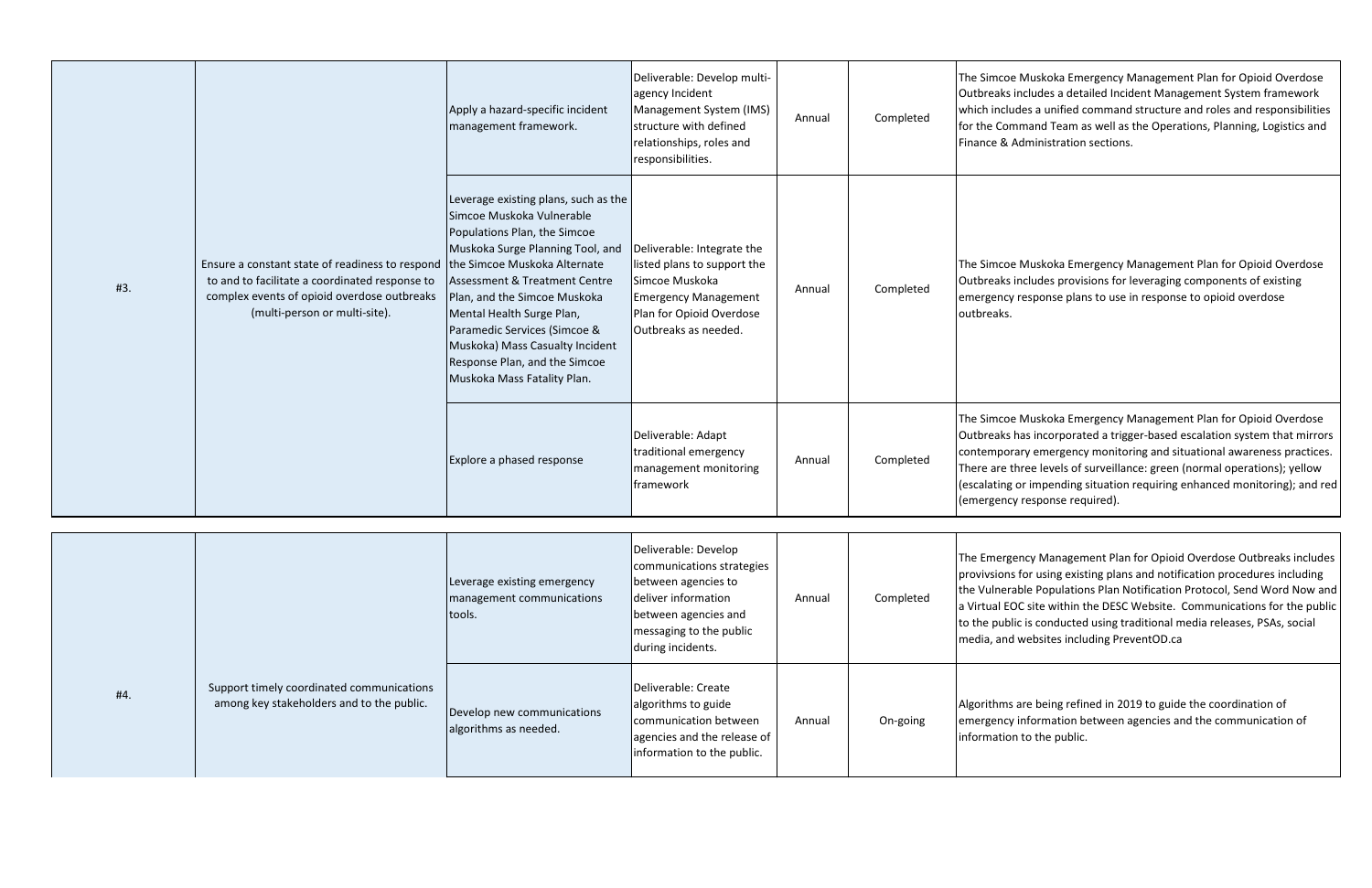|     |                                                                                                                                                  | Apply existing emergency phase<br>system for increasing levels of<br>response.                                                                                                     | Deliverable: Incorporate<br>nofitication criteria in the<br>phassed levels of the<br>Opioid Overdose Outbreak<br><b>Plan</b>                                | Annual | Completed | The Simcc<br><b>Outbreaks</b><br>notificatic<br>activation |
|-----|--------------------------------------------------------------------------------------------------------------------------------------------------|------------------------------------------------------------------------------------------------------------------------------------------------------------------------------------|-------------------------------------------------------------------------------------------------------------------------------------------------------------|--------|-----------|------------------------------------------------------------|
| #5. | Collaborate on activities related to opioid<br>overdose outbreaks which may include<br>prevention, harm reduction, treatment and<br>enforcement. | Collaborate with the leads of the<br>Prevention, Treatment/Clinical<br>Practice, Harm Reduction and<br><b>Enforcement Pillars to identify</b><br>potential points of intersection. | Deliverable: Identify<br>strategies to facilitate<br>coordinated activities<br>across SMOS Pillars in<br>preparation for, and in<br>response to, incidents. | Annual | On-going  | The Preve<br>informatio<br>overlappir<br>Treatmen          |
| #6. | Facilitate timely after-action review following a<br>coordinated response for the purposes of<br>continuous improvement.                         | Adapt existing practices for after-<br>action review established by the<br>Simcoe and Muskoka Emergency<br>Management Program<br>Committees.                                       | Deliverable: Utilize existing<br>processes for post-incident<br>review using accepted<br>emergency management<br>best practices.                            | Annual | Completed | A post-inc<br>conductin<br>template<br>Emergenc            |

oe Muskoka Emergency Management Plan for Opioid Overdose s identifies how the phased levels of response trigger the on of Incident Command, Incident Management Team and of the Vulnerable Populations Notification Protocol.

entOD.ca website was launched as a central source for ion on SMOS Pillars. In 2019 we continue to develop areas of ing priorities for early warning and response with the nt/Clinical Practice, Harm Reduction and Enforcement Pillars.

cident review process has been developed which includes ng a hotwash debrief and the use of an After Action Report (AAR) to be used for incidents which proceed to Level 3: Red cy Response.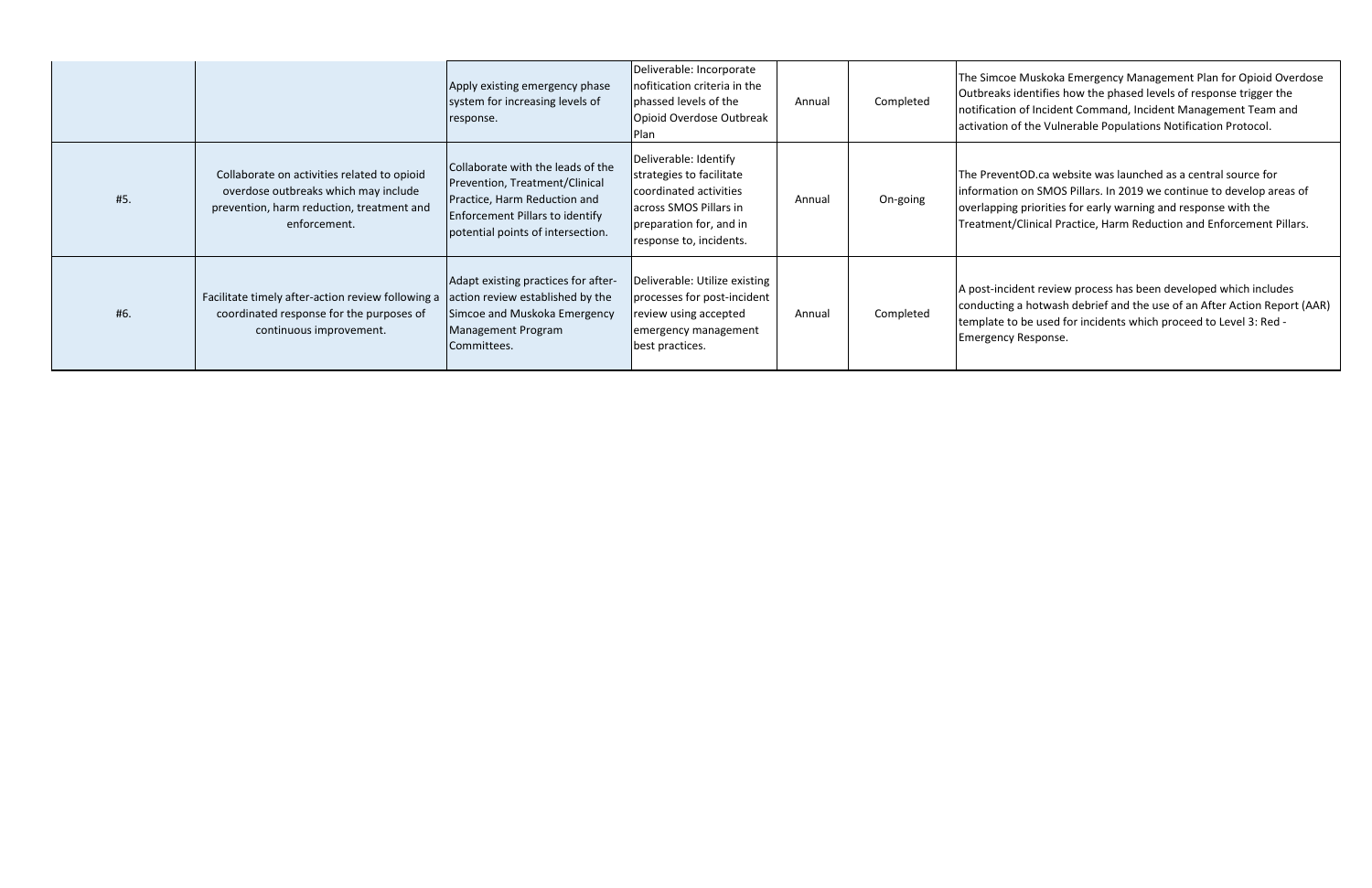## **Treatment Pillar Dashboard CY 2018**

| <b>Strategy Goal</b> |                                                                                                                                    | Objective/Change Idea           | Indicator/Measure/ Deliverable                                                                        | Reporting<br>Frequency | Current<br>Data<br>Period | Most Recent 4 Periods of Reported Data |  |  |                               |                                                                                                                                                           |
|----------------------|------------------------------------------------------------------------------------------------------------------------------------|---------------------------------|-------------------------------------------------------------------------------------------------------|------------------------|---------------------------|----------------------------------------|--|--|-------------------------------|-----------------------------------------------------------------------------------------------------------------------------------------------------------|
|                      |                                                                                                                                    |                                 | Deliverable: develop and<br>conduct a survey of needs of<br>primary care providers                    | Annual                 | CY 2018                   |                                        |  |  | Complete                      |                                                                                                                                                           |
|                      |                                                                                                                                    |                                 | # of surveys completed                                                                                |                        | CY 2018                   |                                        |  |  | 47                            |                                                                                                                                                           |
|                      |                                                                                                                                    | Increase clinician awareness of | Deliverable: Information<br>package                                                                   | Annual                 | CY 2018                   |                                        |  |  | Complete                      | On PreventOD website                                                                                                                                      |
| #1.                  | Increase awareness of existing resources for treatment of opioid use<br>disorder.                                                  | resources for treatment.        | Deliverable: create an NSM<br>resource guide for clinicians                                           | Annual                 | CY 2018                   |                                        |  |  | Complete                      | On PreventOD website                                                                                                                                      |
|                      |                                                                                                                                    |                                 | Deliverable: create a central<br>web link for resources                                               | Annual                 | CY 2018                   |                                        |  |  | Complete                      | On PreventOD website                                                                                                                                      |
|                      |                                                                                                                                    |                                 | Explore feasability of creating an<br>educational webninar for<br>clinicians                          | Annual                 | CY 2018                   |                                        |  |  | Complete                      | Creation of webinar is                                                                                                                                    |
| #2.                  | Provide educational opportunities for primary care and pharmacists.                                                                |                                 | # of educational events<br>delivered                                                                  | Annual                 | CY 2018                   |                                        |  |  | $\overline{4}$                | Thus far there have be<br>Events targeted primar                                                                                                          |
|                      |                                                                                                                                    |                                 | # of participants in educational<br>events                                                            | Annual                 | CY 2018                   |                                        |  |  | 132                           | Orillia - 75 total (betwe                                                                                                                                 |
| #3.                  | Offer to support First Nations, Metis and Inuit (FNMI) communiites<br>in the implementation of the Indigenous Led Opioid Strategy. |                                 |                                                                                                       |                        |                           |                                        |  |  | Ongoing                       | Strategy has been deve                                                                                                                                    |
| #4.                  | Facilitate local mentorships between addiction and primary care.                                                                   |                                 | Deliverable: develop and<br>conduct survey of primary care<br>providers awareness of MMAP<br>network. | Annual                 |                           |                                        |  |  | Complete                      | Was included in the pr                                                                                                                                    |
|                      |                                                                                                                                    |                                 | Deliverable: develop information<br>package on MMAP network.                                          | Annual                 | CY 2018                   |                                        |  |  | $\ln$<br>exploration<br>phase | This will be carried for                                                                                                                                  |
|                      | Improve timely access to addictions treatment throughout the NSM                                                                   |                                 | # of new RAAM clinics                                                                                 | Annual                 | CY 2018                   |                                        |  |  | $\mathbf{3}$                  | 3 new clinics have beer                                                                                                                                   |
| #5.                  | LHIN.                                                                                                                              | Increase Access to Treatment    | # of clients served                                                                                   | Annual                 | CY 2018                   |                                        |  |  | 338                           |                                                                                                                                                           |
|                      |                                                                                                                                    |                                 | Increase # of community<br>addictions counsellors                                                     | Annual                 | CY 2018                   |                                        |  |  | 5.6 FTE                       | 5.6 additional addiction                                                                                                                                  |
| #6.                  | Improve access to interdisciplinary chronic pain treatment.                                                                        | Increase Access to Pain Managem | Investigate effects of expansion<br>of APC at Couchiching Family<br><b>Health Team</b>                |                        |                           |                                        |  |  |                               | The Couchiching Family<br>Clinic. This program w<br>access to assessment a<br>ensure that an advance<br>back pain assessments<br>with the affiliated neur |

For Deliverables - report % complete

Goal #7 is a 2019-20 commitment

r is deferred until next 2019

e been 4 events in total. Two were held in Orillia and two in Collingwood. imary care providers as well as surgeons and anesthetists.

etween two events), Collingwood 57 total (between two events)

developed by FNMI community

e primary care needs survey

forward to 2019

been opened. They are located in Barrie, Orillia, and Midland.

ction counsellors were hired by CMHA and 1 by Enaahtig

amily Health Team has been awarded the Low Back Pain Rapid Access m will be offered for all patients suffering low back pain to improve ent and for the 10% who require it, access to a spine surgeon. CFHT will anced practice clincian is available in each of the five sub-regions for low ents. There will also be a practice lead overseeing the group and liaising neurosurgeon for the NSM LHIN.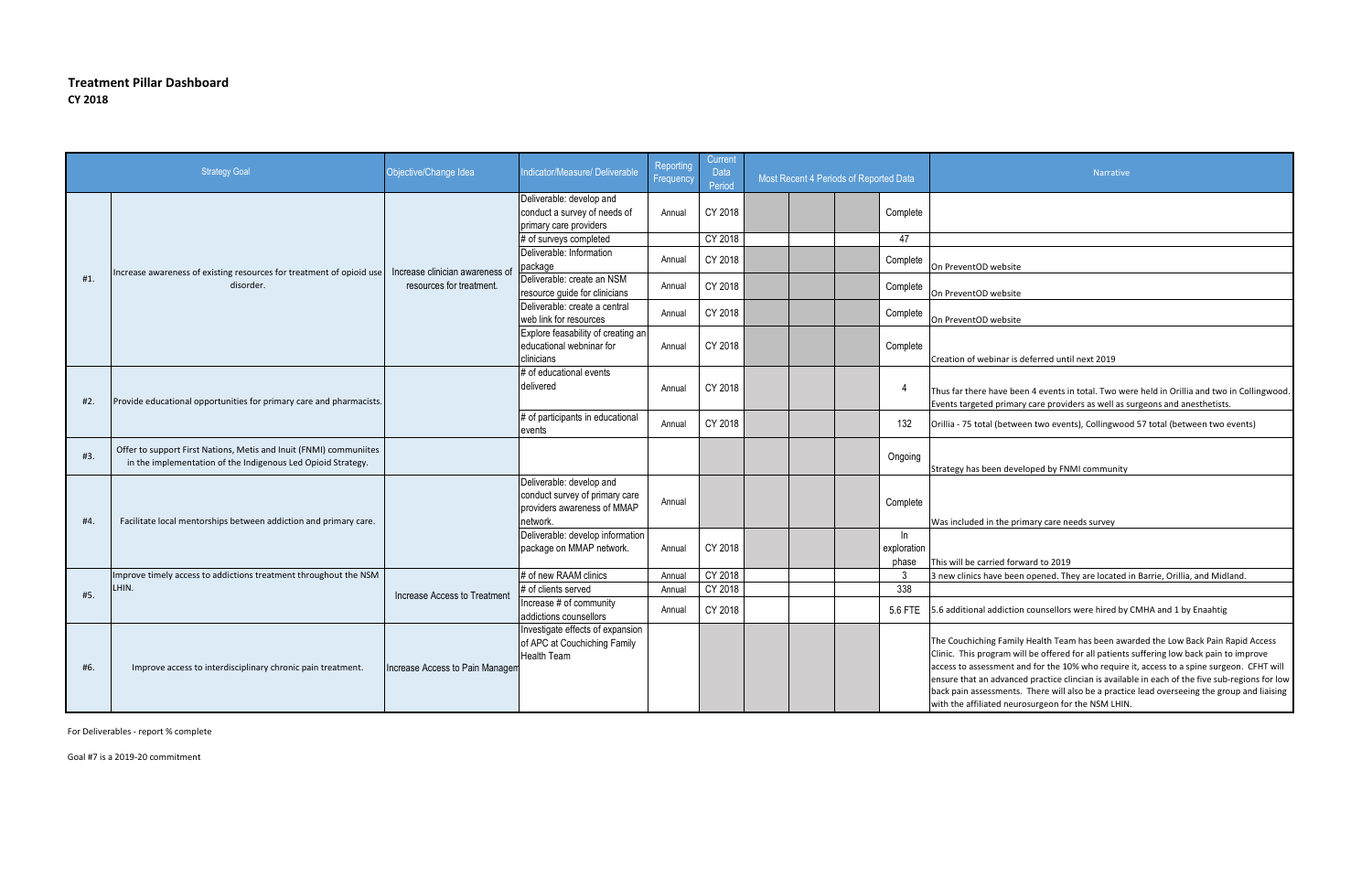## **Harm Reduction Pillar Dashboard CY 2018**

, a total of 734,518 needles were distributed. Numbers d of in SMDHU funded disposal units- 145,900. Numbers are ower than expected d/t lack of consistent stat collection from the main distributing NEP sites. 1ml # of NEP kits distributedkits -8955; Ultra Fine Kits -16,301; 3ml needle kits-**2071**;Steroid kits -**381**;Crack Kit- **20,424**

ts -3302. # of supplies distributed- see attached. vas a total of 3 new NEP sites brough on board for calendar

llored, Fed exemption required, only inside SCSs and OPSs

|     | <b>Strategy Goal</b>                                                                                    | Objective/Change Idea                                                                           | Indicator/Measure/ Deliverable                                   | Reporting<br>Frequency | Outcome        | <b>Current</b><br><b>Data</b><br>Period |                                             |
|-----|---------------------------------------------------------------------------------------------------------|-------------------------------------------------------------------------------------------------|------------------------------------------------------------------|------------------------|----------------|-----------------------------------------|---------------------------------------------|
|     |                                                                                                         | Distribute resources to partner<br>agencies                                                     | # of Naloxone kits distributed                                   | Annual                 | 1620           | CY 2018                                 | In 2018,<br>general<br>From Ap              |
| #1. | Increase awareness of harm reduction strategies for people who<br>use illicit and prescription opioids. |                                                                                                 | # of posters distributed                                         | Annual                 | 138            | CY 2018                                 | 138 - Po:                                   |
|     |                                                                                                         | Use SMOS website to share                                                                       | # of hits on SMDHU Harm<br><b>Reduction Web Site</b>             | Annual                 | 326            | CY 2018                                 | There w<br>SMDHU                            |
|     |                                                                                                         | information                                                                                     | # of hits on PreventOD.ca website                                | Annual                 | 8676           | CY 2018                                 | April 20                                    |
|     |                                                                                                         | Conduct outreach to pharmacies to<br>expand participation in the Ontario<br>Naloxone Program.   | % of pharmacies participating in<br>the Ontario Naloxone Program | Annual                 | <b>NA</b>      | CY 2018 Still wait                      |                                             |
|     |                                                                                                         |                                                                                                 | # of naloxone kits distributed by<br>pharmacies                  | Annual                 | 5567           | CY 2018                                 | Accordir<br>the tota<br>region v            |
|     | Increase naloxone distribution by area pharmacies, community                                            | Roll out next phase of Ontario<br>Naloxone Program to community                                 | # of community partner agencies<br>added                         | Annual                 | 12             | <b>CY 2018</b>                          | In 2018,                                    |
| #2. | partner agencies serving at-risk populations and local emergency                                        | partner agencies (target = 25)                                                                  | # of police departments added                                    | Annual                 | $\mathbf{3}$   | CY 2018                                 | distribut                                   |
|     | rooms.                                                                                                  |                                                                                                 | # of fire departments added                                      | Annual                 | 8              | CY 2018                                 | contract                                    |
|     |                                                                                                         | Expand opportunities for hopsitals<br>to send pateints home with<br>naloxone following ED visit | # of hospitals onboarding to ONP                                 | Annual                 | Ongoing        | CY 2018                                 | Contract<br>one was<br>of 2018.             |
|     |                                                                                                         | improve equitable access to sites                                                               | # of needles dispensed                                           | Annual                 |                | 734,158 CY 2018                         | In 2018,                                    |
|     |                                                                                                         | and supplies                                                                                    | # of needles disposed                                            | Annual                 | 145,900 CY2018 |                                         | dispose                                     |
|     |                                                                                                         |                                                                                                 | # of NEP Kits provided                                           | Annual                 | 51,434         | CY 2018                                 | much lo<br>one of t<br>needle k<br>2071;Ste |
| #3. | Increase access and availability of Needle Exchange program                                             |                                                                                                 | # of new sites providing NEP                                     | Annual                 | 3              | <b>CY 2018</b>                          | <b>Bowl Kit</b><br>There w                  |
|     |                                                                                                         | Explore Partnerships to endorse and<br>provide drug testing strips for drug<br>use              |                                                                  |                        |                |                                         | Not exp                                     |

## **Narrative**

363 naloxone kits were distributed by SMDHU PHNs to the public. Community partner distribution totalled 1257 kits pril- Dec 2018 based on quarterly reports.

Asters were distributed in 2018.

vere 326 page views for the Harm Reduction webpages at I in 2018. see analysis attached.Prevent OD.ca webpages from 18-Dec 2018 had 8,676 pageviews.

iting for this data from the Ministry's ONP for pharmacies.

ng to data from the ODPRN Ontario Prescription Opioid Toolal # of naloxone kits dispensed by Pharmacies in SMDHU was 5,567 in 2018.

, 12 new community partners signed contracts for naloxone **tion. 8 Fire departments and 3 Police services** signed ts to access naloxone.

cts were sent to a number of local hospital ED depts in 2018, s signed by the Muskoka Algonquin Health Centre by the end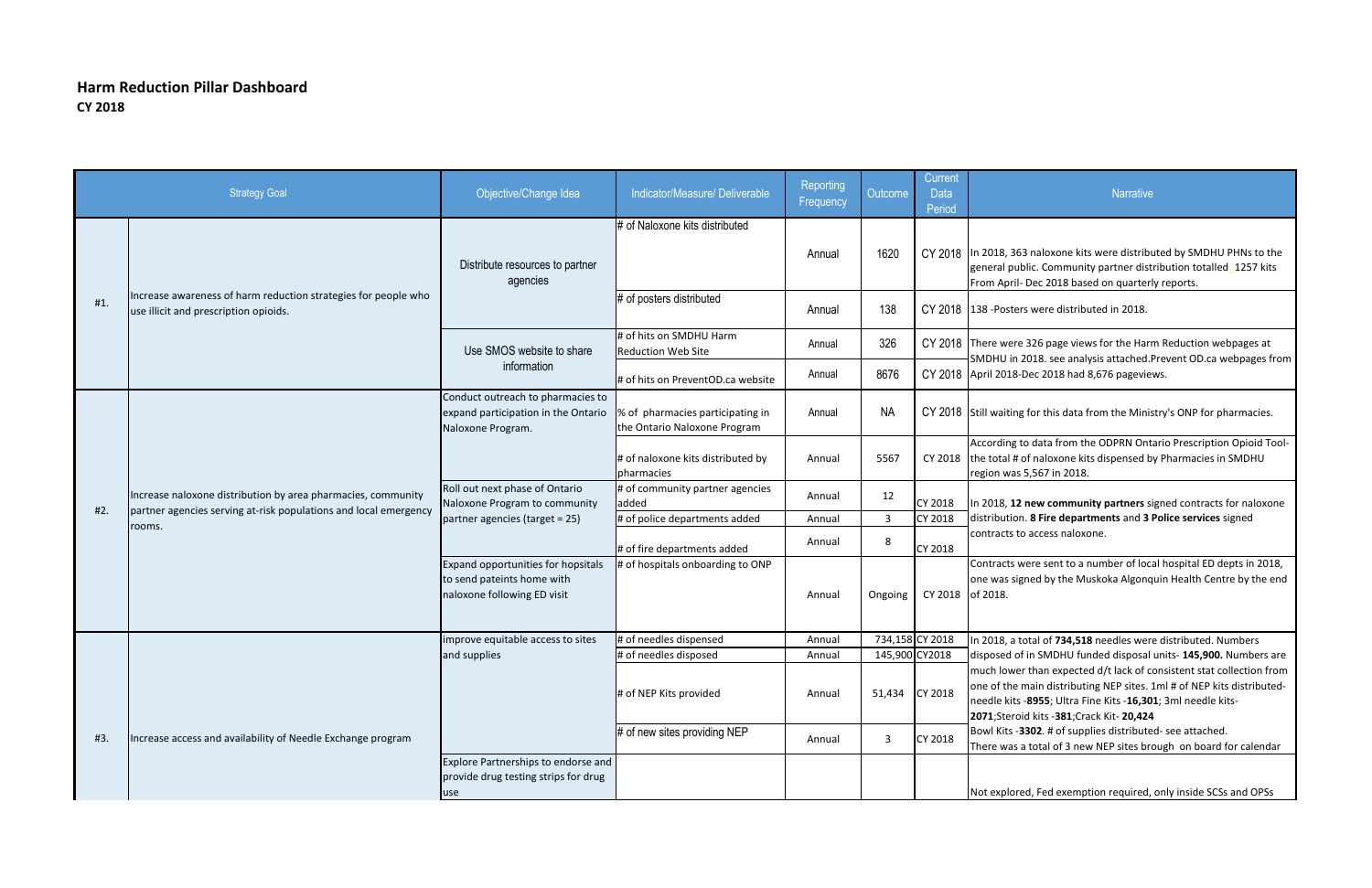|     |                                                                                              | Support member agencies in<br>pursuing drug testing at NEP sites                                                  |                                                                                                |        |         | Not expl                                                   |
|-----|----------------------------------------------------------------------------------------------|-------------------------------------------------------------------------------------------------------------------|------------------------------------------------------------------------------------------------|--------|---------|------------------------------------------------------------|
| #4. | Increase access to overdose prevention sites (OPS) and supervised<br>consumption sites (SCS) | Apply for OPS                                                                                                     | Complete application for one<br>Overdose Prevention Site                                       | Annual | Ongoing | Applicati<br>governm<br>created I<br>the OPS/<br>Services. |
| #5. | Increase communication among SMOS partners and public                                        |                                                                                                                   | Creation of website part of which<br>supplies local stats                                      | Annual | Ongoing | SMHDU<br>on Super<br>for the p<br><b>Health C</b>          |
| #6. | Decrease stigma                                                                              |                                                                                                                   | Deliverable: develop key messages                                                              | Annual | Ongoing | FAQs, pr<br>March 2                                        |
|     |                                                                                              | Distribute info on Good Samaritan<br>Drug Overdose Act to community<br>partners that distribute naloxone<br>kits. |                                                                                                |        | Ongoing | Posters a<br>new com                                       |
| #7. | Decrease barriers in 911 response                                                            | Add fact sheet/card on Good<br>Samaritan Drug Overdose Act to<br>Needle Exchange Program kits.                    | Provide posters describing the<br>Good Samaritan Act to partners<br>distributing Naloxone kits | Annual | Ongoing | Not impl<br>to comm                                        |

### lored, Fed exemption required, only inside SCSs and OPSs

ion for an OPS was submitted in April 2018. With change in nent in June, application was no longer valid. New guidelines by the Ministry in October 2018 for a new version to replace /SCS in Ontario known as Consumption and Treatment  $\therefore$  HR Pillar to apply for CTS/SCS in 2019.

webpages to be created in early 2019 to provide information rvised Consumption Sites as well as key messaging and FAQs oublic. The webpages will also share progress of MOHLTC and anada application status updates.

ress releases and promos on social media to go live in Jan- $2019$ 

and education provided on the Good Samaritan Act with all nmunity partner naloxone training in 2018.

lemented, instead Good Samaritan posters were distributed nunity partners distributing naloxone.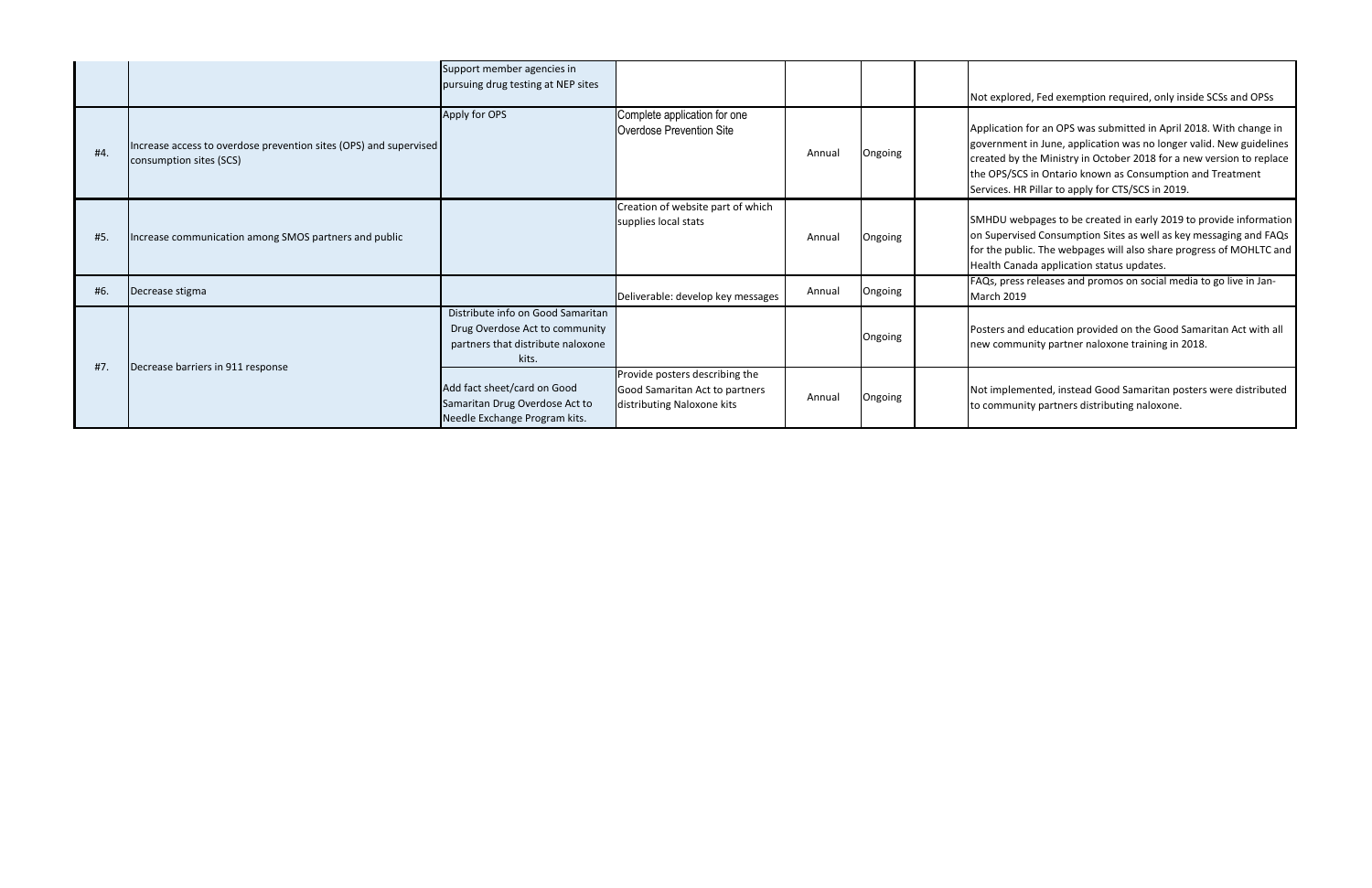## **Enforcement Pillar Dashboard CY 2018**

ave been produced to inform members of the risks posed by methods to protect against these risks. Personal Protective embers while conducting drug-specific searches, or sampling seized drug exhibits, the OPP has made the wearing of personal protective equipment (PPE) mandatory.

d Muskoka meet formally on a regular basis as part of

d Muskoka recognize that cooperation among law enforcement ne success of opioid investigations.

opioid education seminars available to all law enforcement mizes the benefit in collaborative education seminars that include ill continue to seek opportunities to participate in education rs in the SMOS.

| <b>Strategy Goal</b>                                                                                                                                   | Objective/Change Idea                                                                 | Indicator/Measure/<br><b>Deliverable</b>   | Reporting<br>Frequency | Outcome  | Narrative                                                                                                                                                                                                                                                                                                                                                                                                                                                                                                                                                                                                                                                                                                                                                                                                                                                                                                                                                                                                                                                                                                                                                                                                                                                                                                                                                                                                                                                                               |
|--------------------------------------------------------------------------------------------------------------------------------------------------------|---------------------------------------------------------------------------------------|--------------------------------------------|------------------------|----------|-----------------------------------------------------------------------------------------------------------------------------------------------------------------------------------------------------------------------------------------------------------------------------------------------------------------------------------------------------------------------------------------------------------------------------------------------------------------------------------------------------------------------------------------------------------------------------------------------------------------------------------------------------------------------------------------------------------------------------------------------------------------------------------------------------------------------------------------------------------------------------------------------------------------------------------------------------------------------------------------------------------------------------------------------------------------------------------------------------------------------------------------------------------------------------------------------------------------------------------------------------------------------------------------------------------------------------------------------------------------------------------------------------------------------------------------------------------------------------------------|
| Increase communication across law enforcement agencies in<br>order to identify and target those individuals who manufacture<br>and distribute opioids. | Develop consistent approach to<br>investigating overdoses                             |                                            | Annual                 |          | Law Enforcement agencies within Simcoe and Muskoka, nov<br>Naloxone Intranasal Spray<br>Health Canada has approved the use of nasal naloxone spra<br>measure.<br>Opioid Investigative Aid<br>The Office of the Chief Coroner of Ontario (OCCO) has chang<br>related deaths and in May 2017, implemented an Opioid Inv<br>related death investigations. In May 2018 the OCCO issued<br>seizure and handling of medications, non-pharmaceutical di<br>Some law Enforcement agencies within Simcoe and Muskok<br>training initiates surrounding Opioids:<br>Overdose Investigations Fatal/Non-Fatal<br>Thorough investigations are required in overdose occurrend<br>Intelligence provides the opportunity to identify harmful/mi<br>risk who can be referred to situational tables and communit<br>opportunity to make linkages between occurrences.<br>Good Samaritan Drug Overdose Act Training/Awareness<br>The purpose of the act is to encourage people to call 911 an<br>assistance arrives, without fear of arrest.<br><b>Opioid Presentations</b><br>Presentations have been developed by the agencies with co<br>agencies or other subject matter experts on the effects of o<br>Safe Handling of Suspected Drug Exhibits - SOP<br>The Standard Operating Procedures (SOP) have been produ<br>Fentanyl and other synthetic opioids and the methods to pr<br>Equipment has been enhanced to protect members while co<br>eized drug exhibits the OPP has made the wearing of nerse |
| #1.                                                                                                                                                    | Increase timely sharing of<br>intelligence                                            | Deliverable: intelligence<br>working group | Annual                 | Complete | Law Enforcement agencies within Simcoe and Muskoka mee<br>intelligence working group.<br>Law Enforcement agencies within Simcoe and Muskoka reco<br>agencies and jurisdictions is paramount to the success of op                                                                                                                                                                                                                                                                                                                                                                                                                                                                                                                                                                                                                                                                                                                                                                                                                                                                                                                                                                                                                                                                                                                                                                                                                                                                        |
|                                                                                                                                                        | Develop and implement a Simcoe<br>Muskoka law enforcement opioid<br>education seminar | Deliverable: education<br>seminar          | Annual                 |          | Through 2018 there have been a number of opioid educatio<br>across Ontario. The Enforcement Pillar recognizes the benef<br>other stakeholder. The Enforcement Pillar will continue to s<br>seminars with members from the other Pillars in the SMOS.                                                                                                                                                                                                                                                                                                                                                                                                                                                                                                                                                                                                                                                                                                                                                                                                                                                                                                                                                                                                                                                                                                                                                                                                                                    |

d Muskoka, now have access to:

I naloxone spray (NARCAN) as an emergency public health

OCCO) has changed their approach to the investigation of druged an Opioid Investigative Aid for coroners' use during drugne OCCO issued an All Chiefs Memorandum in relation to the armaceutical drugs and substances from death scenes.

toe and Muskoka have enacted the following policy changes and

rdose occurrences to ensure critical intelligence is gathered. ntify harmful/mixed drugs, traffickers, and those at acute elevated and community resources for support. It also provides the rences.

Ie to call 911 and stay with the victim until emergency medical

gencies with consideration to engage with community health the effects of opioids, treatment, etc.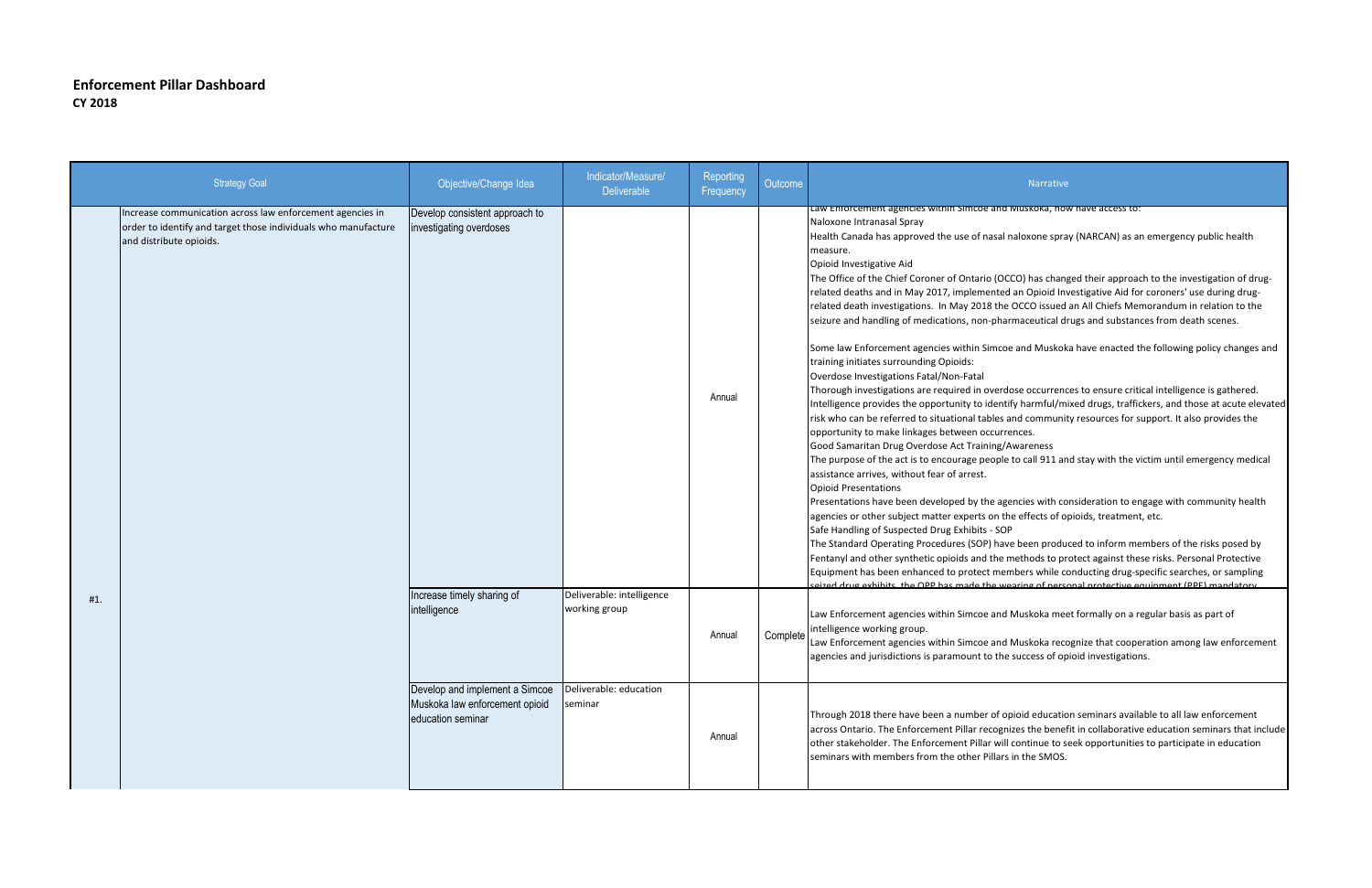| Share educational opportunities for<br>law enforcement and first<br>responder partners.<br>Representatives from the SMOS (police, health, men<br>Starting a Collaborative Discussion Around the Opioi<br>presenters and interactive panel and participant disc<br>Annual<br>facing locally, provincially and nationally. It is import<br>facing, what we are doing in our respective fields, w<br>can we do to collectively to address the opioid issue<br>Representatives from the SMOS (police, health) atte<br>Conference. This forum recognizes that llaw enforce<br>partners in issues like the current opioid crisis and th<br>closely to increase the health and safety of citizens.<br>Provide targeted enforcement<br>Reduce the supply of illicit opioids in the Simcoe Muskoka area<br>through a cohesive enforcement strategy.<br>based on timely intelligence.<br>The Enforcement Pillar is exploring opportunities wit<br>timely intelligence, as it relates to opioids is conveye<br>Examples of recent successful investigations:<br><b>Barrie Police Service</b><br>R vs Mastromatteo<br>Justice Jonathan Bliss described in great detail, the c<br>users in downtown Barrie Oct. 2, 2016, and how the<br>received a seven year prison sentence in 2018, for ir<br>dispensing drugs like bullets for the buyers to play R<br>Annual<br>R vs McPhail<br>A 24 - year old Barrie man has pled guilty to traffick<br>involvement in the above noted incident. He will be<br>South Simcoe Police Service:<br>R vs Walker<br>A 25 - year old Barrie man has pled guilty to crimina<br>opioid overdose. He will be sentenced in early 2019.<br>#2.<br>Law Enforcement agencies within Simcoe and Muske<br>Deliverable: communication<br>Develop a process to<br>communicate timely opioid<br>communication process to the community on opioid<br>process<br>Complete<br>Annual<br>be released to the community, each service has issue<br>information to the community<br>banner on preventod.ca website.<br>Collaborate to raise public<br>awareness on dangers of<br>Law Enforcement agencies within Simcoe and Muske<br>recreational opioid use<br>Annual<br>communities on a regular basis.<br>Promote Drug Take Back day as<br>Law Enforcement agencies within Simcoe and Muske<br>way to raise awareness of<br>prescriptions to pharmacies, some through Drug Tak<br>Annual<br>returning unused prescription<br>campaigns.<br>opioids |  |  |  |  |
|-------------------------------------------------------------------------------------------------------------------------------------------------------------------------------------------------------------------------------------------------------------------------------------------------------------------------------------------------------------------------------------------------------------------------------------------------------------------------------------------------------------------------------------------------------------------------------------------------------------------------------------------------------------------------------------------------------------------------------------------------------------------------------------------------------------------------------------------------------------------------------------------------------------------------------------------------------------------------------------------------------------------------------------------------------------------------------------------------------------------------------------------------------------------------------------------------------------------------------------------------------------------------------------------------------------------------------------------------------------------------------------------------------------------------------------------------------------------------------------------------------------------------------------------------------------------------------------------------------------------------------------------------------------------------------------------------------------------------------------------------------------------------------------------------------------------------------------------------------------------------------------------------------------------------------------------------------------------------------------------------------------------------------------------------------------------------------------------------------------------------------------------------------------------------------------------------------------------------------------------------------------------------------------------------------------------------------------------------------------------------------------------------------------------------------------------------------|--|--|--|--|
|                                                                                                                                                                                                                                                                                                                                                                                                                                                                                                                                                                                                                                                                                                                                                                                                                                                                                                                                                                                                                                                                                                                                                                                                                                                                                                                                                                                                                                                                                                                                                                                                                                                                                                                                                                                                                                                                                                                                                                                                                                                                                                                                                                                                                                                                                                                                                                                                                                                       |  |  |  |  |
|                                                                                                                                                                                                                                                                                                                                                                                                                                                                                                                                                                                                                                                                                                                                                                                                                                                                                                                                                                                                                                                                                                                                                                                                                                                                                                                                                                                                                                                                                                                                                                                                                                                                                                                                                                                                                                                                                                                                                                                                                                                                                                                                                                                                                                                                                                                                                                                                                                                       |  |  |  |  |
|                                                                                                                                                                                                                                                                                                                                                                                                                                                                                                                                                                                                                                                                                                                                                                                                                                                                                                                                                                                                                                                                                                                                                                                                                                                                                                                                                                                                                                                                                                                                                                                                                                                                                                                                                                                                                                                                                                                                                                                                                                                                                                                                                                                                                                                                                                                                                                                                                                                       |  |  |  |  |
|                                                                                                                                                                                                                                                                                                                                                                                                                                                                                                                                                                                                                                                                                                                                                                                                                                                                                                                                                                                                                                                                                                                                                                                                                                                                                                                                                                                                                                                                                                                                                                                                                                                                                                                                                                                                                                                                                                                                                                                                                                                                                                                                                                                                                                                                                                                                                                                                                                                       |  |  |  |  |
|                                                                                                                                                                                                                                                                                                                                                                                                                                                                                                                                                                                                                                                                                                                                                                                                                                                                                                                                                                                                                                                                                                                                                                                                                                                                                                                                                                                                                                                                                                                                                                                                                                                                                                                                                                                                                                                                                                                                                                                                                                                                                                                                                                                                                                                                                                                                                                                                                                                       |  |  |  |  |

th, mental health) attended the Ontario Chiefs of Police 2018 e Opioid Challenge Seminar. This was a forum for keynote ant discussions about the challenges and opportunities we are important for all of us to understand the challenges we are elds, what innovative opportunities we have to offer, and what d issue as this crisis demands a 'all hands on deck' response th) attended the 2018 Law Enforcement Public Health enforcement and health are intimately related and necessary and that organizations from both fields should work together izens.

Ities with other Provincial and Federal stakeholders to ensure onveyed to all partners.

il, the circumstances surrounding the fentanyl overdoses of five ow they led to the arrest of a 21-year-old Barrie man, who 8, for importing fentanyl. "He was essentially an illicit pharmacy play Russian roulette with."

trafficking and criminal negligence causing bodily harm for his will be sentenced in early 2019.

criminal negligence causing death for his involvement in a fatal

I Muskoka are exploring opportunities on enhancing the nopioid related messages. When valuable information needs to as issued Public Advisories and they get posted to the Alert

I Muskoka are delivering opioid awareness presentations to their

I Muskoka regularly promote the returning of unused rug Take Back days, and others through public awareness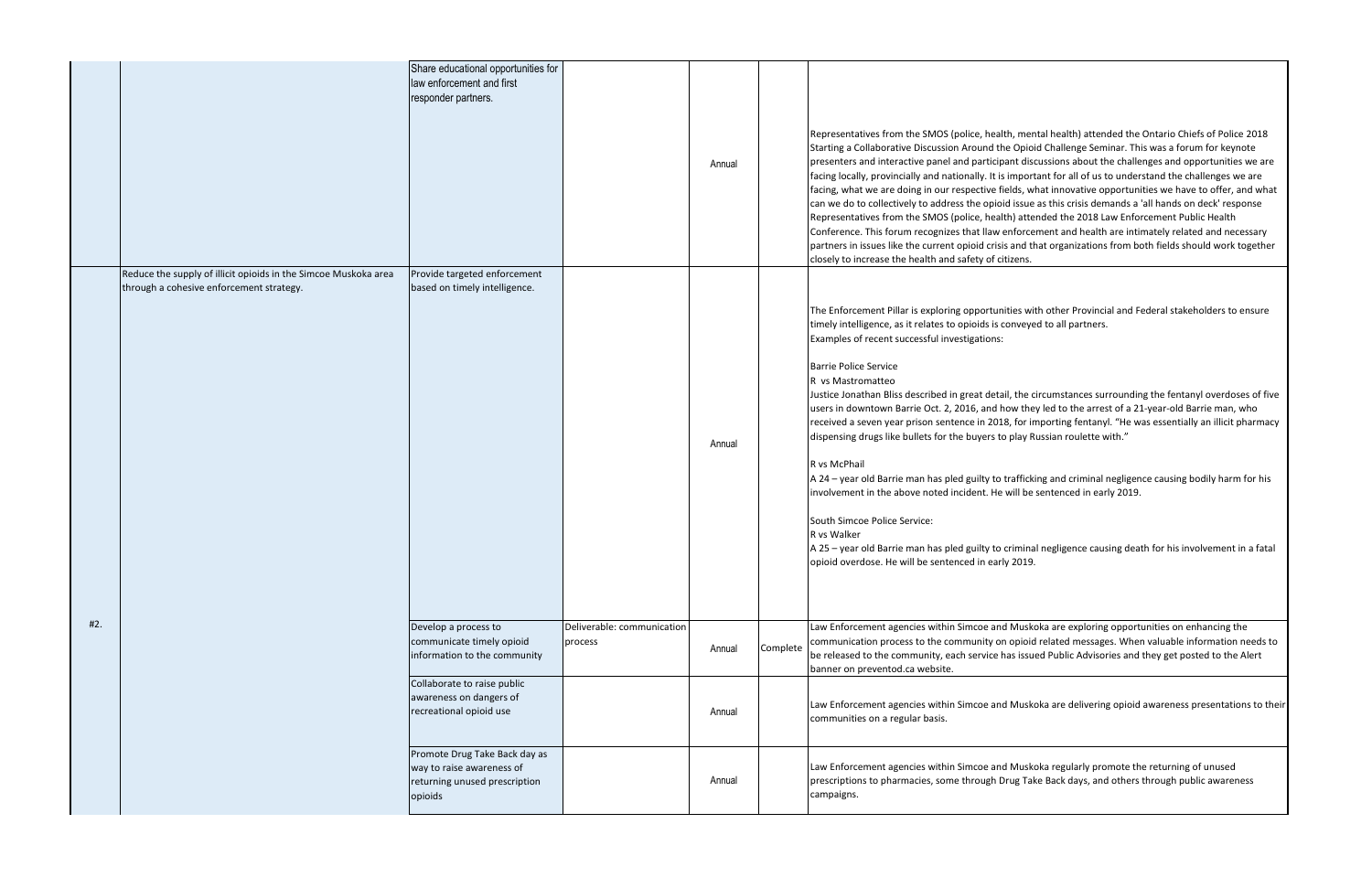|  |  | Continue to engage<br>Crimestoppers on initiatives |  | Annual |  | Crime Stoppers is a partnership between the<br>Simcoe/Dufferin/Muskoka provides the count<br>report tips to help solves crimes, ensuring the<br>to helping crimes get solved, and they have lit<br>risk or lost due to it.<br>Crime Stoppers continues to raise awareness<br>message of: "Please report drug traffickers, you<br>Opioid related - Crime Stopper's - Poster and |
|--|--|----------------------------------------------------|--|--------|--|--------------------------------------------------------------------------------------------------------------------------------------------------------------------------------------------------------------------------------------------------------------------------------------------------------------------------------------------------------------------------------|
|--|--|----------------------------------------------------|--|--------|--|--------------------------------------------------------------------------------------------------------------------------------------------------------------------------------------------------------------------------------------------------------------------------------------------------------------------------------------------------------------------------------|

For Deliverables - report % complete

public, police and media. Crime Stoppers of ties of Simcoe, Dufferin and Muskoka a way to anonymously e safety and future of our thriving communities. They committed ittle tolerance for drug trafficking and all the lives that are put at

s to opioid related crimes and will continue to support with the you never know when you may be saving a life." social media content